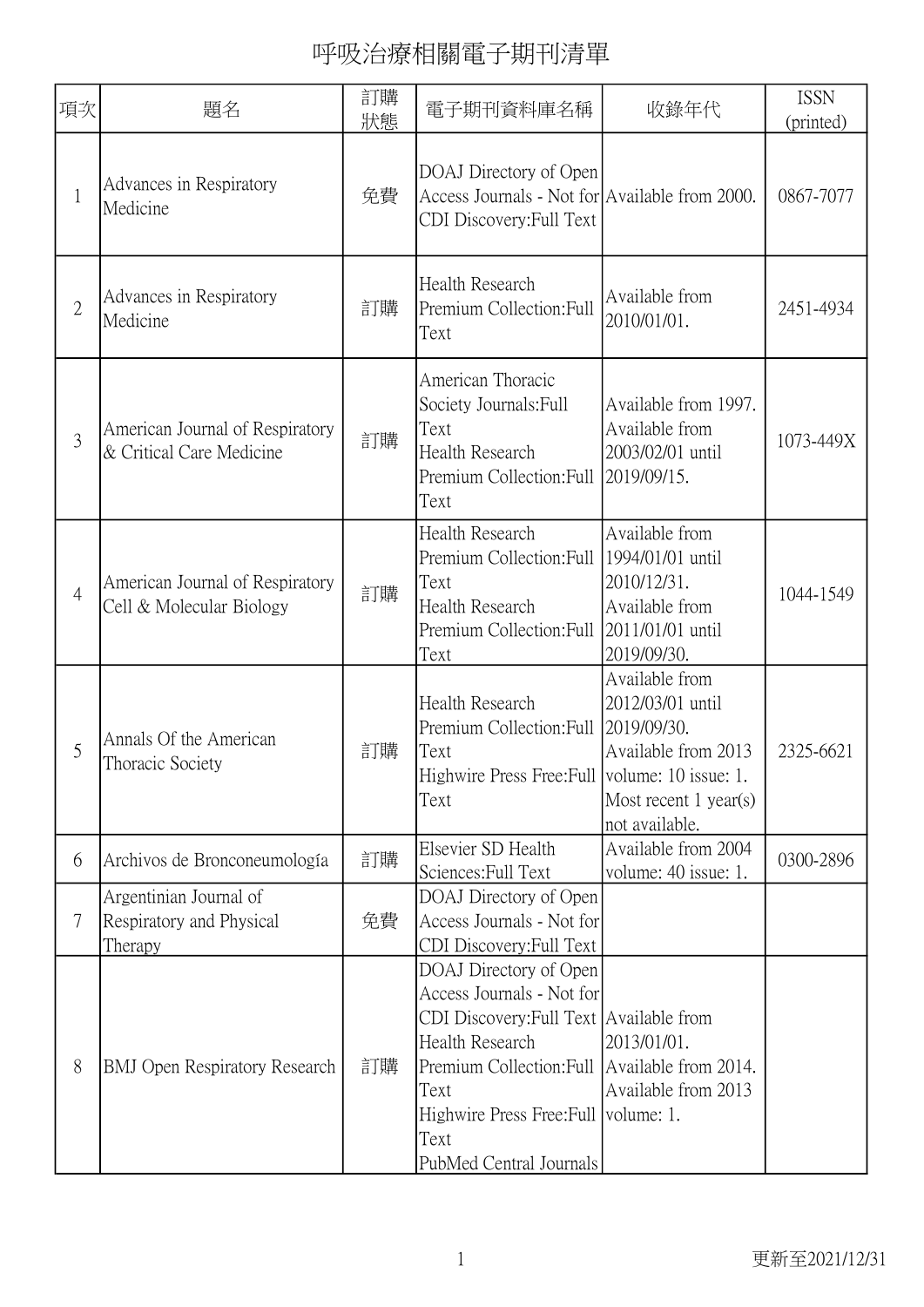| 項次 | 題名                                                                       | 訂購<br>狀態 | 電子期刊資料庫名稱                                                                                                                                                                                                                                                                                                   | 收錄年代                                                                                       | <b>ISSN</b><br>(printed) |
|----|--------------------------------------------------------------------------|----------|-------------------------------------------------------------------------------------------------------------------------------------------------------------------------------------------------------------------------------------------------------------------------------------------------------------|--------------------------------------------------------------------------------------------|--------------------------|
| 9  | Breathe                                                                  | 訂購       | DOAJ Directory of Open<br>Access Journals - Not for<br>CDI Discovery: Full Text Available from 2007.<br>Highwire Press Free: Full Available from 2015<br>Text<br>PubMed Central Journals<br>Free:Full Text                                                                                                  | volume: 11.                                                                                | 1810-6838                |
| 10 | Canadian Journal of Respiratory<br>Therapy                               | 訂購       | <b>EBSCOhost CINAHL</b><br>Plus with Full Text: Full<br>Text<br>Health Research<br>Premium Collection: Full 2011/10/31.<br>Text<br>PubMed Central Journals volume: 49.                                                                                                                                      | Available from<br>2004/12/01.<br>Available from<br>2006/05/01 until<br>Available from 2013 | 1205-9838                |
| 11 | Canadian Journal of Respiratory,<br>Critical Care, and Sleep             | 訂購       | Taylor & Francis<br>Journals Complete: Full                                                                                                                                                                                                                                                                 | Available from 2017<br>volume: 1 issue: 1.                                                 | 2474-5332                |
| 12 | Canadian Respiratory Journal                                             | 訂購       | DOAJ Directory of Open<br>Access Journals - Not for Available from<br>CDI Discovery: Full Text 2013/01/01.<br>Health Research<br>Premium Collection: Full   1994/01/01 volume:<br>Text<br>Hindawi Publishing<br>Open Access<br>Journals: Full Text                                                          | Available from<br>Available from 2006<br>volume: 13.                                       | 1198-2241                |
| 13 | Case Reports in Pulmonology                                              | 訂購       | DOAJ Directory of Open<br>Access Journals - Not for Available from<br>CDI Discovery: Full Text 2012/01/01.<br>Health Research<br>Premium Collection: Full 2011/09/08 volume:<br>Text<br>Hindawi Publishing<br>Open Access<br>Journals: Full Text<br>PubMed Central Journals volume: 2011.<br>Free:Full Text | Available from<br>2011.<br>Available from 2011<br>volume: 2011.<br>Available from 2011     | 2090-6846                |
| 14 | Chronic Respiratory Disease                                              | 訂購       | DOAJ Directory of Open<br>Access Journals - Not for $ 2004/05/01$ .<br>CDI Discovery: Full Text<br>Health Research<br>Premium Collection Full                                                                                                                                                               | Available from<br>Available from 2016<br>volume: 13.                                       | 1479-9723                |
| 15 | Clinical Medicine: Circulatory,<br>Respiratory and Pulmonary<br>Medicine | 訂購       | PubMed Central Journals Available from 2008<br>Free: Full Text<br>PubMed Central Open<br><u> Accass Eull Tayt</u>                                                                                                                                                                                           | volume: 2 until 2009<br>volume: 3.<br>Available from 2008                                  | 1178-1157                |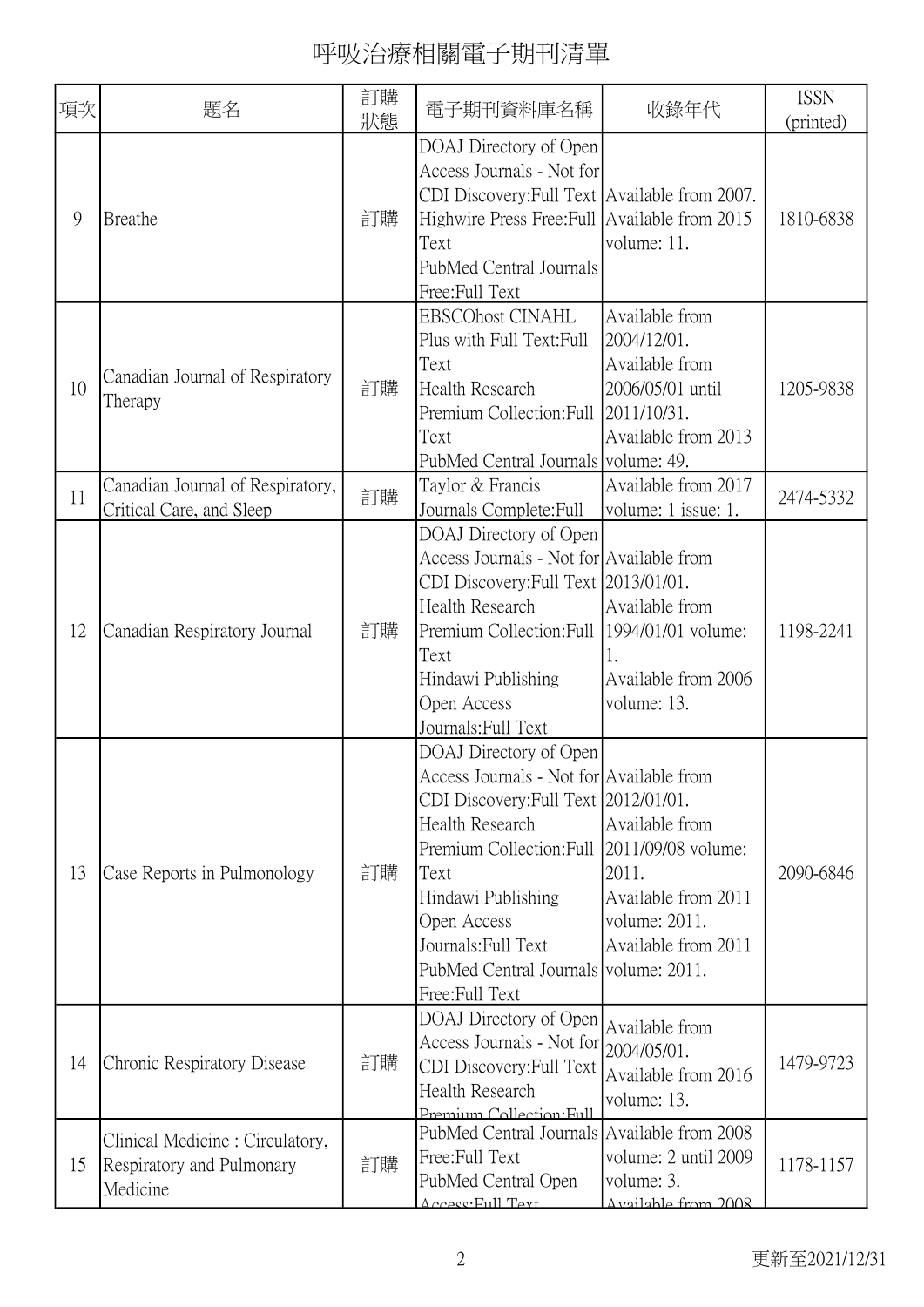| 項次 | 題名                                                                                | 訂購<br>狀態 | 電子期刊資料庫名稱                                                                                                                                                                                                                                                                                            | 收錄年代                                                                                            | <b>ISSN</b><br>(printed) |
|----|-----------------------------------------------------------------------------------|----------|------------------------------------------------------------------------------------------------------------------------------------------------------------------------------------------------------------------------------------------------------------------------------------------------------|-------------------------------------------------------------------------------------------------|--------------------------|
| 16 | Clinical Medicine Insights:<br>Circulatory, Respiratory and<br>Pulmonary Medicine | 訂購       | DOAJ Directory of Open<br>Access Journals - Not for Available from<br>CDI Discovery: Full Text 2007/01/01.<br><b>Health Research</b><br>Premium Collection: Full   volume: 4.<br>Text<br>PubMed Central Journals volume: 4.<br>Free:Full Text<br>PubMed Central Open<br>Access: Full Text<br>華藝中文電子期 | Available from 2010<br>Available from 2010<br>Available from<br>2011/12/01 until<br>2016/12/31. | 1179-5484                |
| 17 | Edorium Journal of Respiratory<br>Medicine                                        | 訂購       | 華藝中文電子期<br>刊:Full Text                                                                                                                                                                                                                                                                               | Available from<br>2014/12/01 issue: 1<br>until 2016/12/31<br>issue: 2.                          |                          |
| 18 | European Clinical Respiratory<br>Journal                                          | 訂購       | DOAJ Directory of Open<br>Access Journals - Not for<br>CDI Discovery: Full Text<br>PubMed Central Journals<br>Free:Full Text                                                                                                                                                                         | Available from 2014<br>volume: 1.                                                               |                          |
| 19 | European medical journal.<br>Respiratory                                          | 免費       | DOAJ Directory of Open<br>Access Journals - Not for Available from 2017.<br>CDI Discovery: Full Text                                                                                                                                                                                                 |                                                                                                 | 2054-3166                |
| 20 | European Respiratory Journal                                                      | 訂購       | Highwire Press European   Available from 1994.<br>Respiratory Society: Full   Available from 1988.<br>Text<br>Highwire Press Free: Full 6 month(s) not<br>Text                                                                                                                                       | Most recent $1$ year(s)<br>available.                                                           | 0903-1936                |
| 21 | European respiratory review                                                       | 訂購       | DOAJ Directory of Open<br>Access Journals - Not for<br>CDI Discovery: Full Text   Available from 2005.<br>Highwire Press Free: Full<br>Text                                                                                                                                                          |                                                                                                 | 0905-9180                |
| 22 | Expert Review of Respiratory<br>Medicine                                          | 訂購       | <b>Health Research</b><br>Premium Collection: Full<br>Text                                                                                                                                                                                                                                           | Available from<br>2007/08/01 until<br>2014/08/31.                                               | 1747-6348                |
| 23 | Indian Journal of Respiratory<br>Care                                             | 訂購       | DOAJ Directory of Open<br>Access Journals - Not for Available from<br>CDI Discovery: Full Text 2013/07/01 until<br>Health Research<br>Premium Collection: Full                                                                                                                                       | 2017/07/31.                                                                                     | 2277-9019                |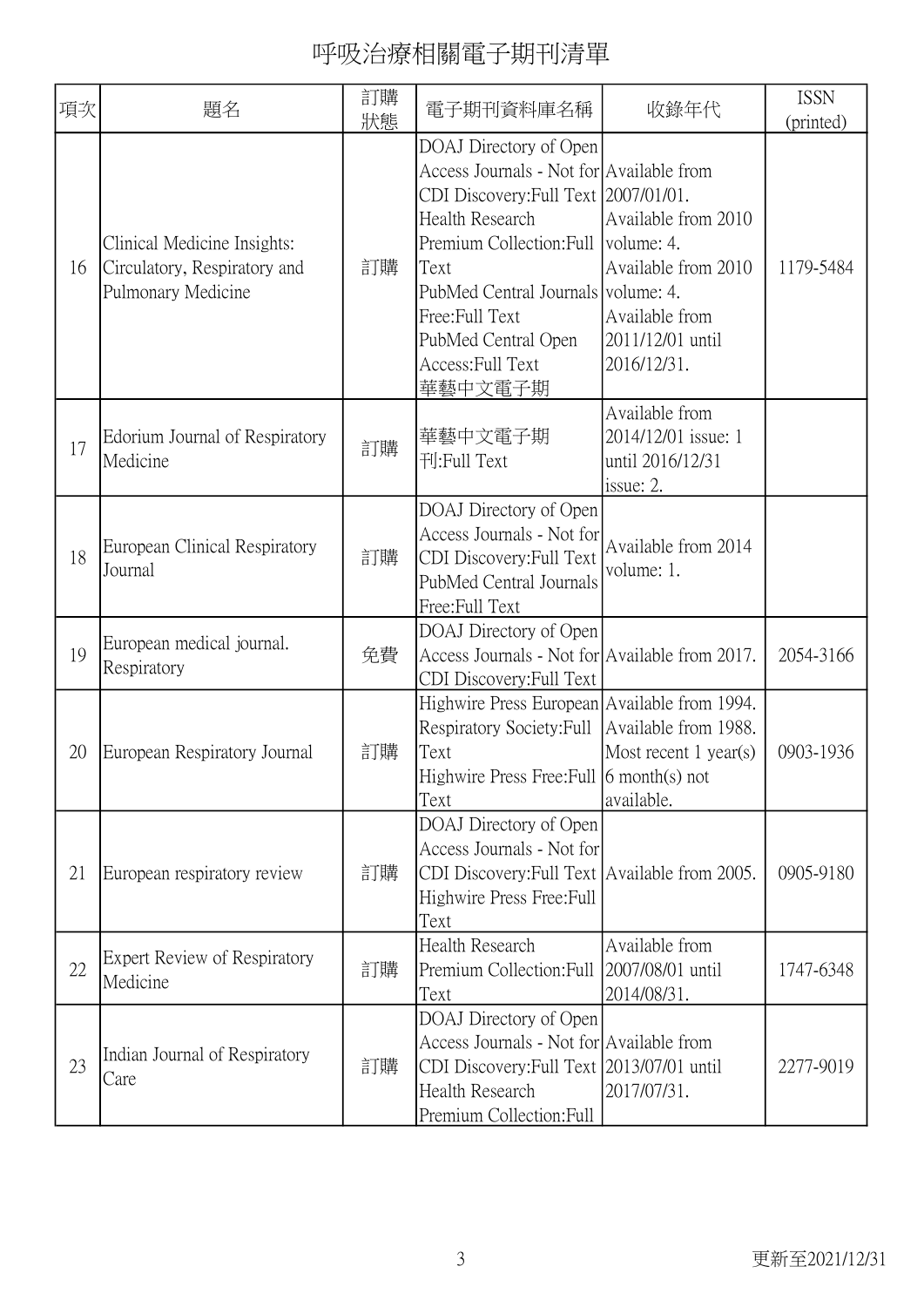| 項次 | 題名                                                                                      | 訂購<br>狀態 | 電子期刊資料庫名稱                                                                                                                                                                                                                                                       | 收錄年代                                                                                                                                                    | <b>ISSN</b><br>(printed) |
|----|-----------------------------------------------------------------------------------------|----------|-----------------------------------------------------------------------------------------------------------------------------------------------------------------------------------------------------------------------------------------------------------------|---------------------------------------------------------------------------------------------------------------------------------------------------------|--------------------------|
| 24 | Influenza and Other Respiratory<br>Viruses                                              | 訂購       | DOAJ Directory of Open<br>Access Journals - Not for<br>CDI Discovery: Full Text<br><b>Health Research</b><br>Premium Collection: Full<br>Text<br>PubMed Central Journals                                                                                        | Available from<br>2014/01/01.<br>Available from 2007<br>volume: 1.                                                                                      | 1750-2640                |
| 25 | Integrative Respiratory Medicine                                                        | 訂購       | Health Research<br>Premium Collection: Full                                                                                                                                                                                                                     | Available from<br>2020/01/01.                                                                                                                           |                          |
| 26 | Jornal Brasileiro de Pneumologia                                                        | 訂購       | DOAJ Directory of Open<br>Access Journals - Not for<br>CDI Discovery: Full Text<br>PubMed Central Journals<br>Free:Full Text                                                                                                                                    | Available from 2013<br>volume: 39.                                                                                                                      | 1806-3713                |
| 27 | Journal of Applied Physiology:<br>Respiratory, Environmental and<br>Exercise Physiology | 訂購       | Highwire Press Free: Full<br>Text                                                                                                                                                                                                                               | Available from 1996<br>volume: 81 issue: 4.<br>Most recent $1$ year(s)<br>not available.                                                                | 0161-7567                |
| 28 | Journal of Bronchology and<br>Interventional Pulmonology                                | 訂購       | Ovid Lippincott<br>Williams and Wilkins<br><b>Total Access Collection</b>                                                                                                                                                                                       | Available from<br>2009/01/01 volume:<br>16 issue: 1.                                                                                                    | 1944-6586                |
| 29 | Journal of Respiratory Diseases                                                         | 訂購       | Health Research<br>Premium Collection: Full<br>Text                                                                                                                                                                                                             | Available from<br>2007/03/01 until<br>2008/12/31.                                                                                                       | 0194-259X                |
| 30 | Journal of Respiratory Infections                                                       | 免費       | DOAJ Directory of Open<br>Access Journals - Not for Available from 2017.<br>CDI Discovery: Full Text                                                                                                                                                            |                                                                                                                                                         |                          |
| 31 | Journal of Respiratory Medicine                                                         | 免費       | Hindawi Publishing<br>Open Access<br>Journals: Full Text                                                                                                                                                                                                        | Available from<br>2013/09/05 volume:<br>2013 until 2015/03/08<br>volume: 2015.                                                                          | 2356-7619                |
| 32 | Lung India                                                                              | 訂購       | DOAJ Directory of Open<br>Access Journals - Not for<br>CDI Discovery: Full Text<br><b>Health Research</b><br>Premium Collection: Full<br>Text<br>Medknow Open Access<br>Journals: Full Text<br>PubMed Central Journals<br>Free:Full Text<br>PubMed Central Open | Available from<br>2008/01/01.<br>Available from 1982<br>volume: 1 issue: 1.<br>Available from 2008<br>volume: 25.<br>Available from 2008<br>volume: 25. | 0970-2113                |
| 33 | Monaldi archives for chest<br>disease                                                   | 免費       | DOAJ Directory of Open<br>Access Journals - Not for Available from 2004.<br>CDI Discovery: Full Text                                                                                                                                                            |                                                                                                                                                         | 1122-0643                |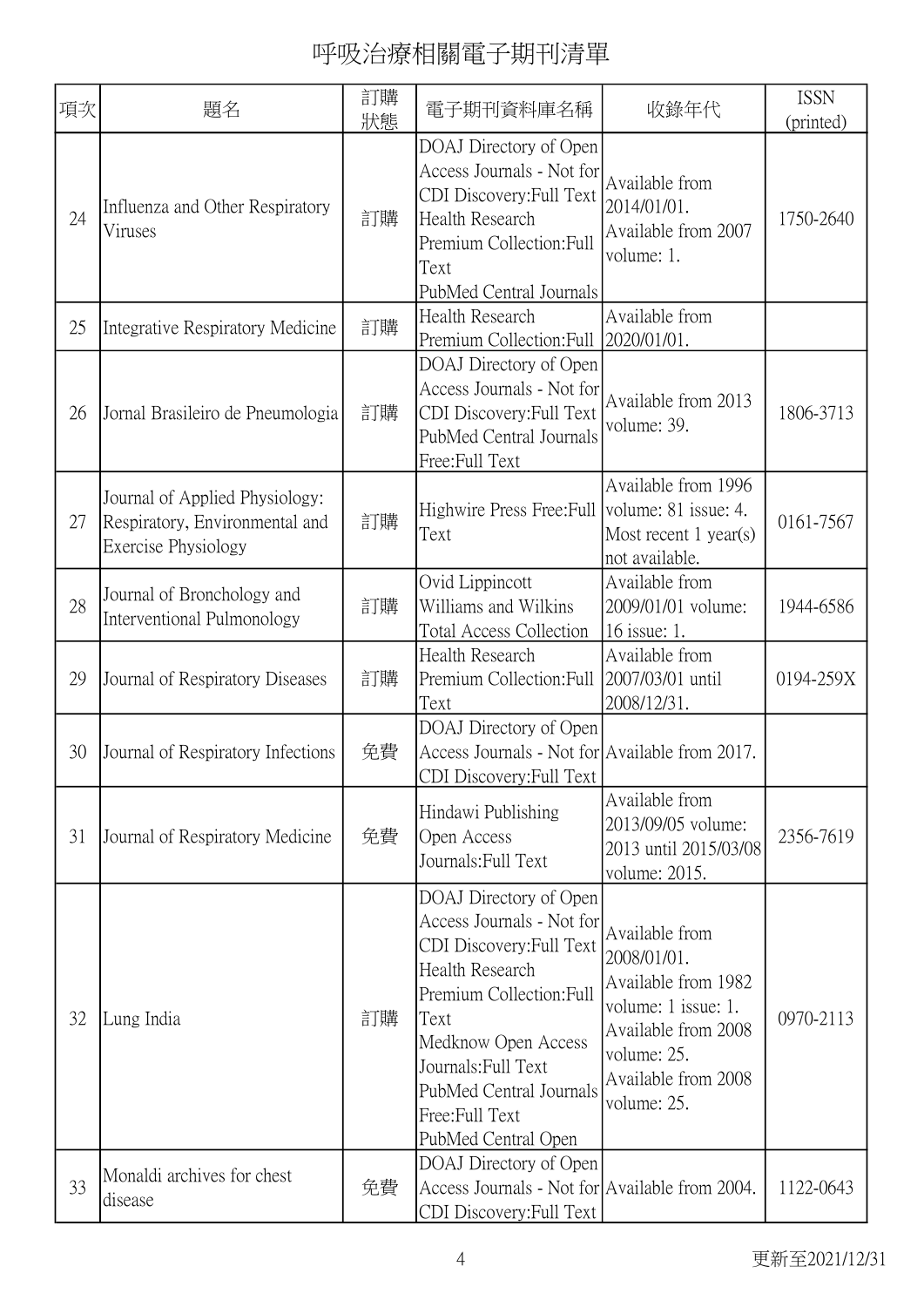| 項次 | 題名                                        | 訂購<br>狀態 | 電子期刊資料庫名稱                                                                                                                                                                                                                                                                                                                                                | 收錄年代                                                                                                                                                                                           | <b>ISSN</b><br>(printed) |
|----|-------------------------------------------|----------|----------------------------------------------------------------------------------------------------------------------------------------------------------------------------------------------------------------------------------------------------------------------------------------------------------------------------------------------------------|------------------------------------------------------------------------------------------------------------------------------------------------------------------------------------------------|--------------------------|
| 34 | Multidisciplinary Respiratory<br>Medicine | 訂購       | BioMed Central Open<br>Access Free: Full Text<br>DOAJ Directory of Open volume: 5 issue: 1.<br>Access Journals - Not for Available from<br>CDI Discovery: Full Text 2010/12/01 until<br>Health Research<br>Premium Collection: Full Available from 2010<br>Text<br>PubMed Central Journals Available from 2010<br>Free: Full Text<br>PubMed Central Open | Available from 2013<br>2019/12/31.<br>volume: 5.<br>volume: 5.                                                                                                                                 | 1828-695X                |
| 35 | Neumologia y Cirugia de Torax             | 免費       | DOAJ Directory of Open<br>Access Journals - Not for Available from 2010.<br>CDI Discovery: Full Text                                                                                                                                                                                                                                                     |                                                                                                                                                                                                | 0122-6517                |
| 36 | npj Primary Care Respiratory<br>Medicine  | 訂購       | DOAJ Directory of Open<br>Access Journals - Not for<br>CDI Discovery: Full Text<br><b>Health Research</b><br>Premium Collection: Full<br>Text<br>PubMed Central Journals                                                                                                                                                                                 | Available from<br>2014/05/01.<br>Available from 2014<br>volume: 24.                                                                                                                            |                          |
| 37 | Open Journal of Respiratory<br>Diseases   | 訂購       | Chinese Electronic<br>Periodical Services<br>Health & Medical<br>Care: Full Text<br>華藝中文電子期<br>刊:Full Text                                                                                                                                                                                                                                               | Available from<br>2011/08/01 volume: 1<br>issue: 1 until<br>2016/02/29 volume: 6<br>issue: 1.<br>Available from<br>2011/08/01 volume: 1<br>issue: 1 until<br>2016/02/29 volume: 6<br>issue: 1. | 2163-940X                |
| 38 | Open Respiratory Archives                 | 免費       | DOAJ Directory of Open<br>Access Journals - Not for<br>CDI Discovery: Full Text                                                                                                                                                                                                                                                                          |                                                                                                                                                                                                |                          |
| 39 | Open Respiratory Medicine<br>Journal      | 訂購       | PubMed Central Journals Available from 2007<br>Free:Full Text<br>PubMed Central Open<br>Access: Full Text                                                                                                                                                                                                                                                | volume: 1.<br>Available from 2007<br>volume: 1.                                                                                                                                                | 1874-3064                |
| 40 | Paediatric respiratory reviews            | 訂購       | Elsevier ClinicalKey<br>Journals: Full Text<br>Elsevier ScienceDirect<br>Journals: Full Text<br>Elsevier SD Health<br>Sciences: Full Text                                                                                                                                                                                                                | Available from<br>2007/03/01 volume:<br>8.<br>Available from 2000.<br>Available from<br>2000/03/01 volume: 1                                                                                   | 1526-0542                |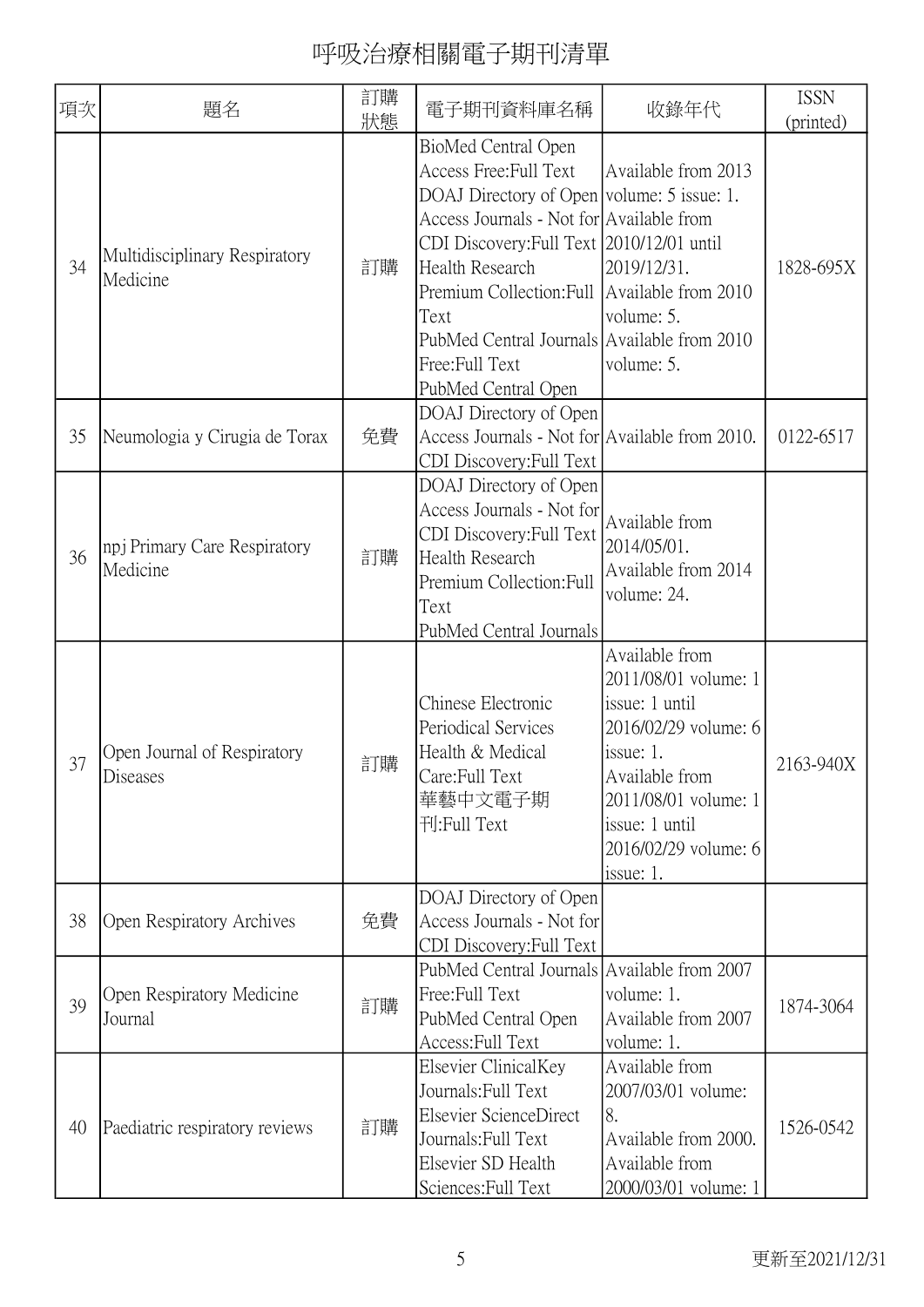| 項次 | 題名                               | 訂購<br>狀態 | 電子期刊資料庫名稱                                                                                                                                                                                             | 收錄年代                                                                                                                                                                                                                                                                                                                                                                                | <b>ISSN</b><br>(printed) |
|----|----------------------------------|----------|-------------------------------------------------------------------------------------------------------------------------------------------------------------------------------------------------------|-------------------------------------------------------------------------------------------------------------------------------------------------------------------------------------------------------------------------------------------------------------------------------------------------------------------------------------------------------------------------------------|--------------------------|
| 41 | Pediatric Pulmonology            | 訂購       | Wiley Online Library All<br>Journals: Full Text                                                                                                                                                       | Available from 1997.                                                                                                                                                                                                                                                                                                                                                                | 8755-6863                |
| 42 | Primary care respiratory journal | 訂購       | PubMed Central Journals<br>Free:Full Text                                                                                                                                                             | Available from 2000<br>volume: 9 until 2014<br>volume: 23 issue: 1.                                                                                                                                                                                                                                                                                                                 | 1471-4418                |
| 43 | <b>Respiration Physiology</b>    | 訂購       | Elsevier SD<br><b>Biochemistry Genetics</b><br>and Molecular<br>Biology: Full Text<br>Elsevier SD Health<br>Sciences: Full Text<br>Elsevier SD<br>Neuroscience: Full Text                             | Available from<br>1995/01/01 volume:<br>99 issue: 1 until<br>2002/01/31 volume:<br>129 issue: 3.<br>Available from<br>1995/01/01 volume:<br>99 issue: 1 until<br>2002/01/31 volume:<br>129 issue: 3.<br>Available from<br>1995/01/01 volume:<br>99 issue: 1 until<br>2002/01/31 volume:<br>129 issue: 3.                                                                            | 0034-5687                |
| 44 | <b>Respiratory Care</b>          | 訂購       | <b>EBSCOhost CINAHL</b><br>Plus with Full Text: Full<br>Text<br>Highwire Press Sam P                                                                                                                  | Available from<br>2008/02/01.<br>Available from 2003.                                                                                                                                                                                                                                                                                                                               | 0020-1324                |
| 45 | Respiratory Investigation        | 訂購       | Elsevier ClinicalKey<br>Journals: Full Text<br>Elsevier ScienceDirect<br>Journals: Full Text<br>Elsevier SD Health<br>Sciences: Full Text<br>Elsevier SD Immunology<br>and Microbiology: Full<br>Text | Available from<br>2012/03/01 volume:<br>50.<br>Available from 2012.<br>Available from<br>2012/03/01 volume:<br>50 issue: 1 until<br>2012/03/31 volume:<br>50 issue: 1. Available<br>from 2012/06/01<br>volume: 50 issue: 2.<br>Available from<br>2012/03/01 volume:<br>50 issue: 1 until<br>2012/03/31 volume:<br>50 issue: 1. Available<br>from 2012/06/01<br>volume: 50 issue: 2. | 2212-5345                |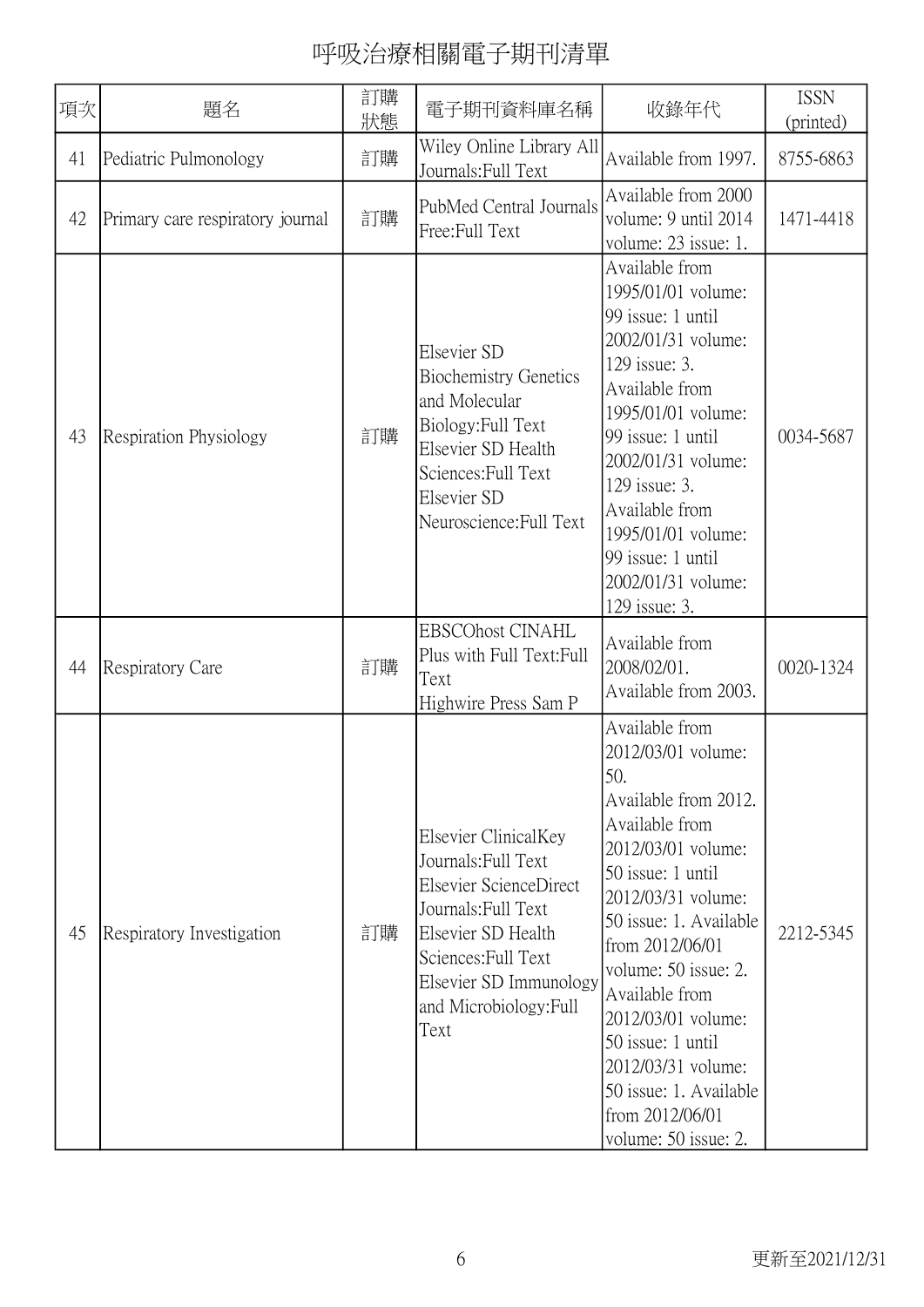| 項次 | 題名                                   | 訂購<br>狀態 | 電子期刊資料庫名稱                                                                                                                                                                                                                 | 收錄年代                                                                                                                                                                                  | <b>ISSN</b><br>(printed) |
|----|--------------------------------------|----------|---------------------------------------------------------------------------------------------------------------------------------------------------------------------------------------------------------------------------|---------------------------------------------------------------------------------------------------------------------------------------------------------------------------------------|--------------------------|
| 46 | Respiratory medicine                 | 訂購       | Elsevier ClinicalKey<br>Journals: Full Text<br>Elsevier ScienceDirect<br>Journals: Full Text<br>Elsevier SD Health<br>Sciences: Full Text<br>Health Research<br>Premium Collection: Full Available from<br>Text           | Available from<br>2007/01/01 volume:<br>101.<br>Available from 1995.<br>Available from<br>1995/09/01. Most<br>recent $2$ year(s) not<br>available.<br>2003/01/01 until<br>2019/11/30. | 0954-6111                |
| 47 | Respiratory Medicine Case<br>Reports | 訂購       | DOAJ Directory of Open<br>Access Journals - Not for Available from<br>CDI Discovery: Full Text 2012/01/01 volume:<br>Elsevier ClinicalKey<br>Journals: Full Text<br>PubMed Central Journals volume: 5.<br>Free: Full Text | 5.<br>Available from 2012                                                                                                                                                             | 2213-0071                |
| 48 | Respiratory medicine extra           | 訂購       | Elsevier ScienceDirect<br>Journals: Full Text<br>Elsevier SD Health<br>Sciences: Full Text                                                                                                                                | Available from 2005<br>until 2007.<br>Available from 2005<br>volume: 1 issue: 1<br>until 2007 volume: 3<br>issue: 4.                                                                  | 1744-9049                |
| 49 | Respiratory medicine. COPD<br>update | 訂購       | Elsevier ScienceDirect<br>Journals: Full Text<br>Elsevier SD Health<br>Sciences: Full Text                                                                                                                                | Available from 2005<br>until 2009.<br>Available from<br>2005/03/01 volume: 1<br>issue: 1 until<br>2009/11/30 volume: 5<br>issue: 4.                                                   | 1745-0454                |
| 50 | Respiratory Medicine: X              | 免費       | DOAJ Directory of Open<br>Access Journals - Not for Available from 2019.<br>CDI Discovery: Full Text                                                                                                                      |                                                                                                                                                                                       |                          |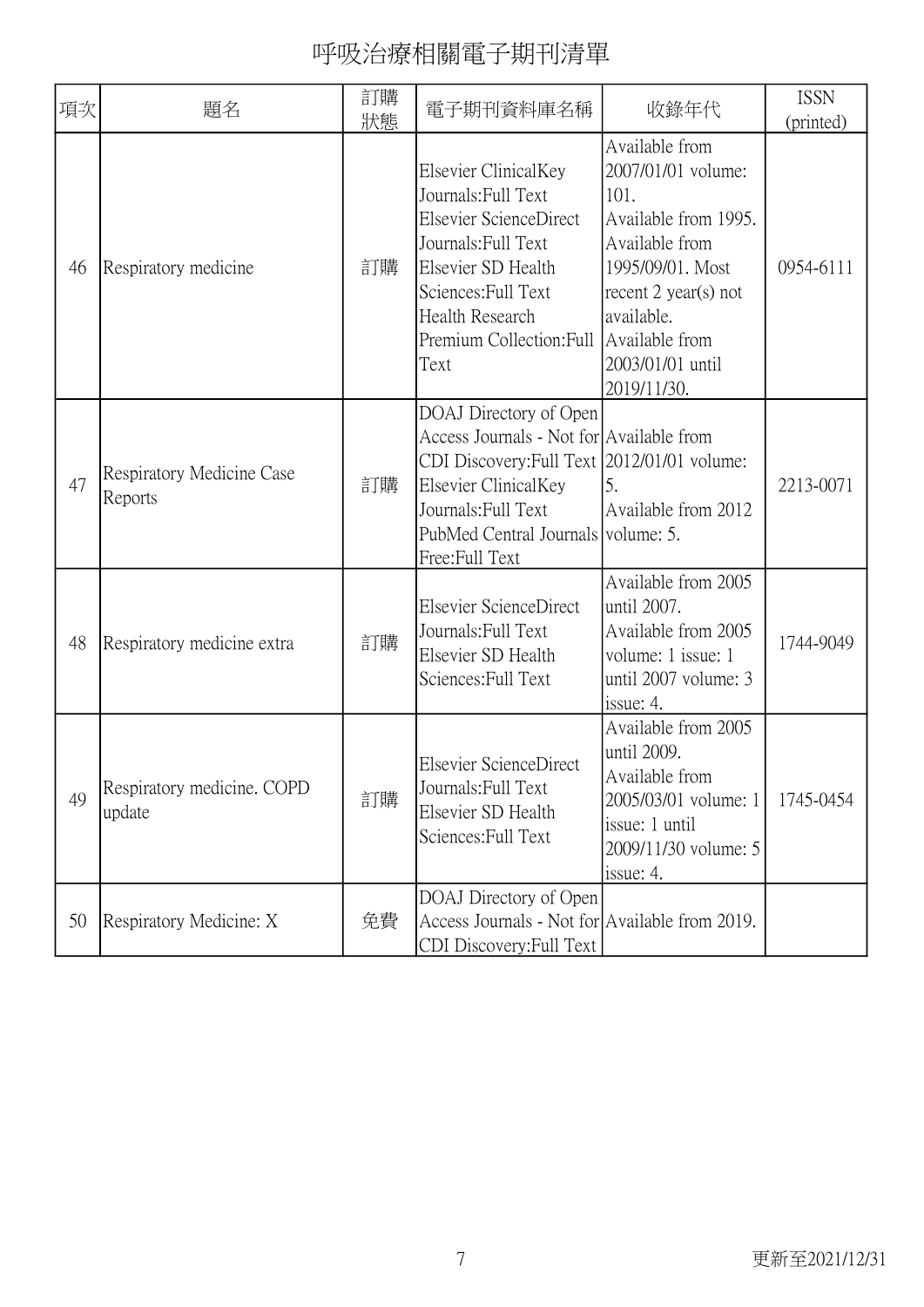| 項次 | 題名                                                                                                | 訂購<br>狀態 | 電子期刊資料庫名稱                                                                                                                                                                                                                                                                                                                            | 收錄年代                                                                                                                                                                                                                                            | <b>ISSN</b><br>(printed) |
|----|---------------------------------------------------------------------------------------------------|----------|--------------------------------------------------------------------------------------------------------------------------------------------------------------------------------------------------------------------------------------------------------------------------------------------------------------------------------------|-------------------------------------------------------------------------------------------------------------------------------------------------------------------------------------------------------------------------------------------------|--------------------------|
| 51 | Respiratory physiology and<br>neurobiology                                                        | 訂購       | Elsevier ClinicalKey<br>Journals: Full Text<br>Elsevier ScienceDirect<br>Journals: Full Text<br>Elsevier SD<br><b>Biochemistry Genetics</b><br>and Molecular<br>Biology: Full Text<br>Elsevier SD Health<br>Sciences: Full Text<br>Elsevier SD<br>Neuroscience: Full Text                                                            | Available from<br>2007/01/01 volume:<br>155.<br>Available from 2002.<br>Available from<br>2002/03/01 volume:<br>130 issue: 1.<br>Available from<br>2002/03/01 volume:<br>130 issue: 1.<br>Available from<br>2002/03/01 volume:<br>130 issue: 1. | 1569-9048                |
| 52 | <b>Respiratory Research</b>                                                                       | 訂購       | BioMed Central Open<br>Access Free: Full Text<br>DOAJ Directory of Open Available from 2000.<br>Access Journals - Not for Available from<br>CDI Discovery: Full Text 2009/01/01.<br>Health Research<br>Premium Collection: Full   volume: 1.<br>Text<br>PubMed Central Journals volume: 1.<br>Free: Full Text<br>PubMed Central Open | Available from 2000<br>Available from 2000                                                                                                                                                                                                      | 1465-9921                |
| 53 | Respirology                                                                                       | 訂購       | Wiley Online Library All<br>Journals: Full Text                                                                                                                                                                                                                                                                                      | Available from 1997.                                                                                                                                                                                                                            | 1323-7799                |
| 54 | Respirology Case Reports                                                                          | 訂購       | DOAJ Directory of Open<br>Access Journals - Not for<br>CDI Discovery: Full Text<br>Health Research<br>Premium Collection: Full<br>Text<br>PubMed Central Journals                                                                                                                                                                    | Available from<br>2013/09/01.<br>Available from 2013<br>volume: 1.                                                                                                                                                                              | 2051-3380                |
| 55 | RT for Decision Makers in<br><b>Respiratory Care</b>                                              | 訂購       | <b>EBSCOhost CINAHL</b><br>Plus with Full Text: Full                                                                                                                                                                                                                                                                                 | Available from<br>2007/03/01.                                                                                                                                                                                                                   | 1040-6050                |
| 56 | Tanaffos: Journal of Respiratory<br>Disease, Thoracic Surgery,<br>Intensive care and Tuberculosis | 訂購       | PubMed Central Journals Available from 2011<br>Free:Full Text                                                                                                                                                                                                                                                                        | volume: 10.                                                                                                                                                                                                                                     | 1735-0344                |
| 57 | The Annals of Respiratory<br>Medicine                                                             | 訂購       | Health Research<br>Premium Collection: Full<br>Text                                                                                                                                                                                                                                                                                  | Available from<br>2009/01/01 until<br>2011/01/31.                                                                                                                                                                                               |                          |
| 58 | The Clinical Respiratory Journal                                                                  | 訂購       | Wiley Online Library All Available from 2007<br>Journals: Full Text                                                                                                                                                                                                                                                                  | volume: 1 issue: 1.                                                                                                                                                                                                                             | 1752-6981                |
| 59 | The Lancet Respiratory Medicine                                                                   | 訂購       | Elsevier ClinicalKey<br>Journals: Full Text                                                                                                                                                                                                                                                                                          | Available from<br>2013/03/01 volume:                                                                                                                                                                                                            | 2213-2600                |